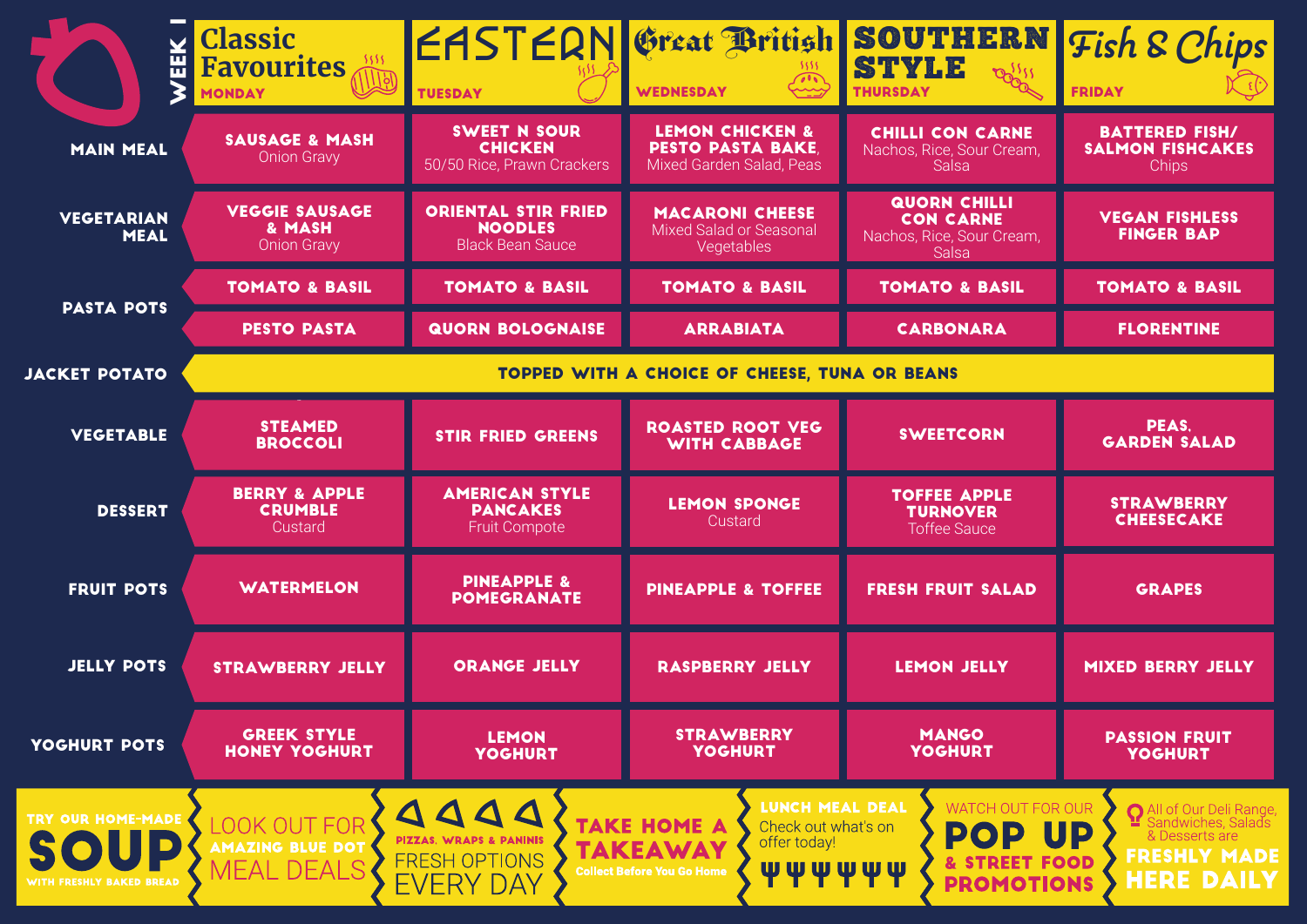| 핊                                             | <b>Classic</b><br>5555<br><b>Favourites</b><br><b>MONDAY</b> | EASTERN Great British SOUTHERN Fish & Chips<br><b>TUESDAY</b>                                                   | $\sim$ $\rightarrow$<br><b>WEDNESDAY</b>                                                                                                                   | STYLE<br>$22^{55}$<br><b>THURSDAY</b>                                   | <b>FRIDAY</b>                                                                                                    |  |  |
|-----------------------------------------------|--------------------------------------------------------------|-----------------------------------------------------------------------------------------------------------------|------------------------------------------------------------------------------------------------------------------------------------------------------------|-------------------------------------------------------------------------|------------------------------------------------------------------------------------------------------------------|--|--|
| <b>MAIN MEAL</b>                              | <b>BEEF</b><br><b>BOLOGNAISE</b><br>Cheesy Garlic Bread,     | <b>CHICKEN KATSU</b><br><b>CURRY</b><br>50/50 Rice                                                              | <b>COTTAGE PIE</b><br>Seasonal Vegetables                                                                                                                  | <b>SMOKEY BBQ</b><br><b>CHICKEN</b><br><b>Savoury Rice</b>              | <b>BATTERED FISH/</b><br><b>SALMON FISHCAKES</b><br>Chips                                                        |  |  |
| <b>VEGETARIAN</b><br><b>MEAL</b>              | <b>VEGGIE</b><br><b>BOLOGNAISE</b><br>Cheesy Garlic Bread,   | <b>VEGETABLE</b><br><b>SPRING ROLL</b><br>50/50 Rice, Katsu Curry Sauce                                         | <b>QUORN ROAST</b><br>Stuffing, Yorkshire Pudding,<br>Gravy                                                                                                | <b>SMOKEY BBQ</b><br><b>OUMPH</b><br><b>Savoury Rice</b>                | <b>VEGETABLE BURGER</b><br><b>WITH CHEESE</b><br><b>Chips</b>                                                    |  |  |
| <b>PASTA POTS</b>                             | <b>TOMATO &amp; BASIL</b>                                    | <b>TOMATO &amp; BASIL</b>                                                                                       | <b>TOMATO &amp; BASIL</b>                                                                                                                                  | <b>TOMATO &amp; BASIL</b>                                               | <b>TOMATO &amp; BASIL</b>                                                                                        |  |  |
|                                               | <b>PESTO PASTA</b>                                           | <b>QUORN BOLOGNAISE</b>                                                                                         | <b>ARRABIATA</b>                                                                                                                                           | <b>CARBONARA</b>                                                        | <b>FLORENTINE</b>                                                                                                |  |  |
| <b>JACKET POTATO</b>                          | TOPPED WITH A CHOICE OF CHEESE, TUNA OR BEANS                |                                                                                                                 |                                                                                                                                                            |                                                                         |                                                                                                                  |  |  |
| <b>VEGETABLE</b>                              | <b>CARROTS, PEAS,</b><br><b>GARDEN SALAD</b>                 | <b>CRUNCHY STIR FRIED</b><br><b>VEGETABLES</b>                                                                  | <b>ROASTED ROOT VEG</b><br><b>WITH CABBAGE</b>                                                                                                             | <b>BLACKENED CORN</b><br><b>COBETTES</b>                                | <b>GARDEN PEAS</b>                                                                                               |  |  |
| <b>DESSERT</b>                                | LEMON YOGHURT<br><b>CHEESECAKE POT</b>                       | <b>APPLE &amp; PEAR</b><br><b>CRUMBLE</b><br>Custard                                                            | <b>STICKY TOFFEE</b><br><b>PUDDING</b><br><b>Toffee Sauce</b>                                                                                              | <b>WAFFLES</b><br>Fruit Compote                                         | <b>FRUIT SUNDAE</b>                                                                                              |  |  |
| <b>FRUIT POTS</b>                             | <b>WATERMELON</b>                                            | <b>PINEAPPLE &amp;</b><br><b>POMEGRANATE</b>                                                                    | <b>FRESH FRUIT SALAD</b>                                                                                                                                   | <b>PINEAPPLE &amp; TOFFEE</b>                                           | <b>GRAPE</b>                                                                                                     |  |  |
| <b>JELLY POTS</b>                             | <b>STRAWBERRY JELLY</b>                                      | <b>ORANGE JELLY</b>                                                                                             | <b>RASPBERRY JELLY</b>                                                                                                                                     | <b>LEMON JELLY</b>                                                      | <b>MIXED BERRY JELLY</b>                                                                                         |  |  |
| YOGHURT POTS                                  | <b>GREEK STYLE</b><br><b>HONEY YOGHURT</b>                   | <b>LEMON</b><br><b>YOGHURT</b>                                                                                  | <b>STRAWBERRY</b><br><b>YOGHURT</b>                                                                                                                        | <b>MANGO</b><br><b>YOGHURT</b>                                          | <b>PASSION FRUIT</b><br><b>YOGHURT</b>                                                                           |  |  |
| TRY OUR HOME-MADE<br>WITH FRESHLY BAKED BREAD | <b>LOOK OUT FOR</b><br><b>AMAZING BLUE DOT</b><br>MEAL DEALS | $\triangle$ $\triangle$ $\triangle$ $\triangle$<br>PIZZAS, WRAPS & PANINIS<br>FRESH OPTIONS<br><b>EVERY DAY</b> | <b>LUNCH MEAL DEAL</b><br><b>TAKE HOME A</b><br>Check out what's on<br>offer today!<br><b>TAKEAWAY</b><br><b>wwww</b><br><b>Collect Before You Go Home</b> | OUT FOR OUR<br>$\mathbf{OP}$<br>D<br>& STREET FOOD<br><b>PROMOTIONS</b> | All of Our Deli Range,<br>Sandwiches, Salads<br>UD<br>& Desserts are<br><b>FRESHLY MADE</b><br><b>HERE DAILY</b> |  |  |